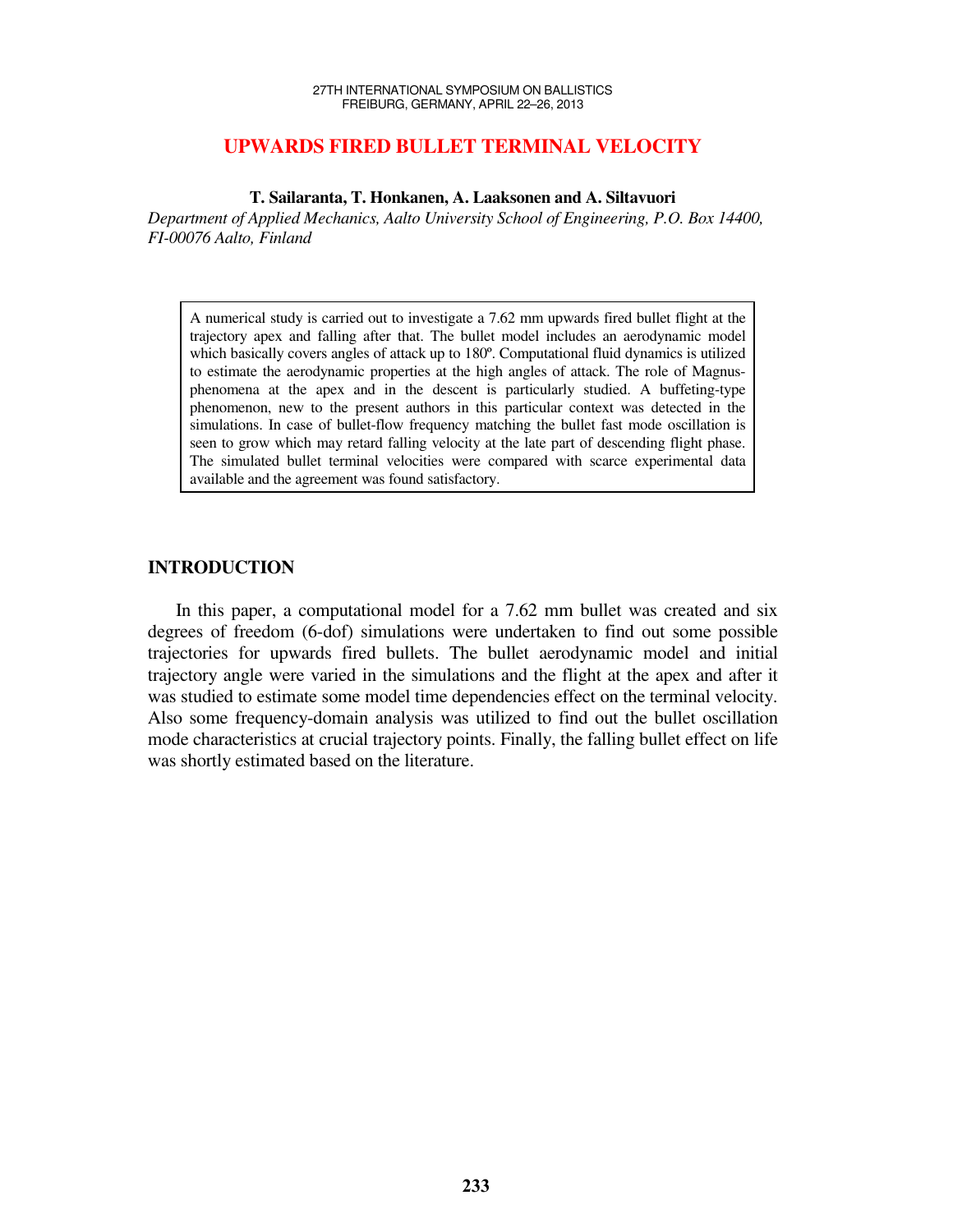## **BACKGROUND OF THE STUDY**

The motivation of the ongoing research work is to find out a simple modification for typical bullet geometry to decrease the falling terminal velocity possibly through entire launch angle region. However, actual limited range training bullet with excessive geometry modifications is not looked for. The flight of ordinary bullet geometry is examined at first in this study in order to gain knowledge of the phenomena present.

One way to gain the bullet subsonic instability wished might be to utilize the Magnus-phenomena. This aerodynamic interaction between the pitch- and yaw-levels is due to bullet spin and flow viscous phenomena. Because of it the total aerodynamic moment vector will not remain oblique to the level defined by bullet symmetry axis and velocity vector. This may cause bullet rapid dynamical instability with a low flight velocity as a consequence.

Some aerodynamic moment is needed to evoke fast spinning bullet turning and make the bullet centre line to follow the velocity vector. It turned out in the simulations of Ref. [1] that the Magnus-moment is an important factor for projectile flight at the apex and after that when fired about straight upwards. Generally the larger the high yaw angle positive Magnus-moment value is the easier bullet turns nose down at the apex [1]. Positive Magnus-moment is defined here to turn the projectile nose to the direction of the normal coning motion which is clockwise seen from behind (in case the projectile is also spinning clockwise).

#### **BULLET AERODYNAMICS**

The 7.62 mm bullet geometry studied is described closely in section "bullet geometry". The bullet aerodynamic properties were estimated at first using a simplified engineering method of Ref. [3] (see also Ref. [1]). Some high angle of attack published data was studied [4-6] in order to end up to at least qualitatively correct model for the geometry studied. Also some more theoretically oriented papers from this field were explored [7-9] to assess applicability of the results obtained in this study.

Besides the engineering method and literature, two CFD software packages were used in the simulations: open source and free OpenFOAM 1.7.0 [10] and commercial ANSYS Fluent 12.1 [11]. The ANSYS Fluent licenses were provided by CSC - IT Center for Science Ltd.

The bullet diameter based Reynolds numbers are subcritical (24 000 and 3 600) here and a laminar separation was expected to occur at high angles of attack from both sides of the bullet [5]. The rifle caused bullet surface groove effects were not considered in this study.

At first the flow field was simulated at the flight altitude 1 000 meters where the bullet falling velocity was taken to be 50 m/s and the spin rate was 1 000 Hz. The corresponding dimensionless spin (or spin ratio)  $\hat{p}$  is 0.479. The second flowsimulation case with only the velocity value changed (7.5 m/s, spin ratio 3.19) was chosen based on the results obtained. Other free stream flow parameters were not varied and are listed in table 1. The CFD- simulations were conducted at four different angles of attack: 45º, 90º, 110º and 135º.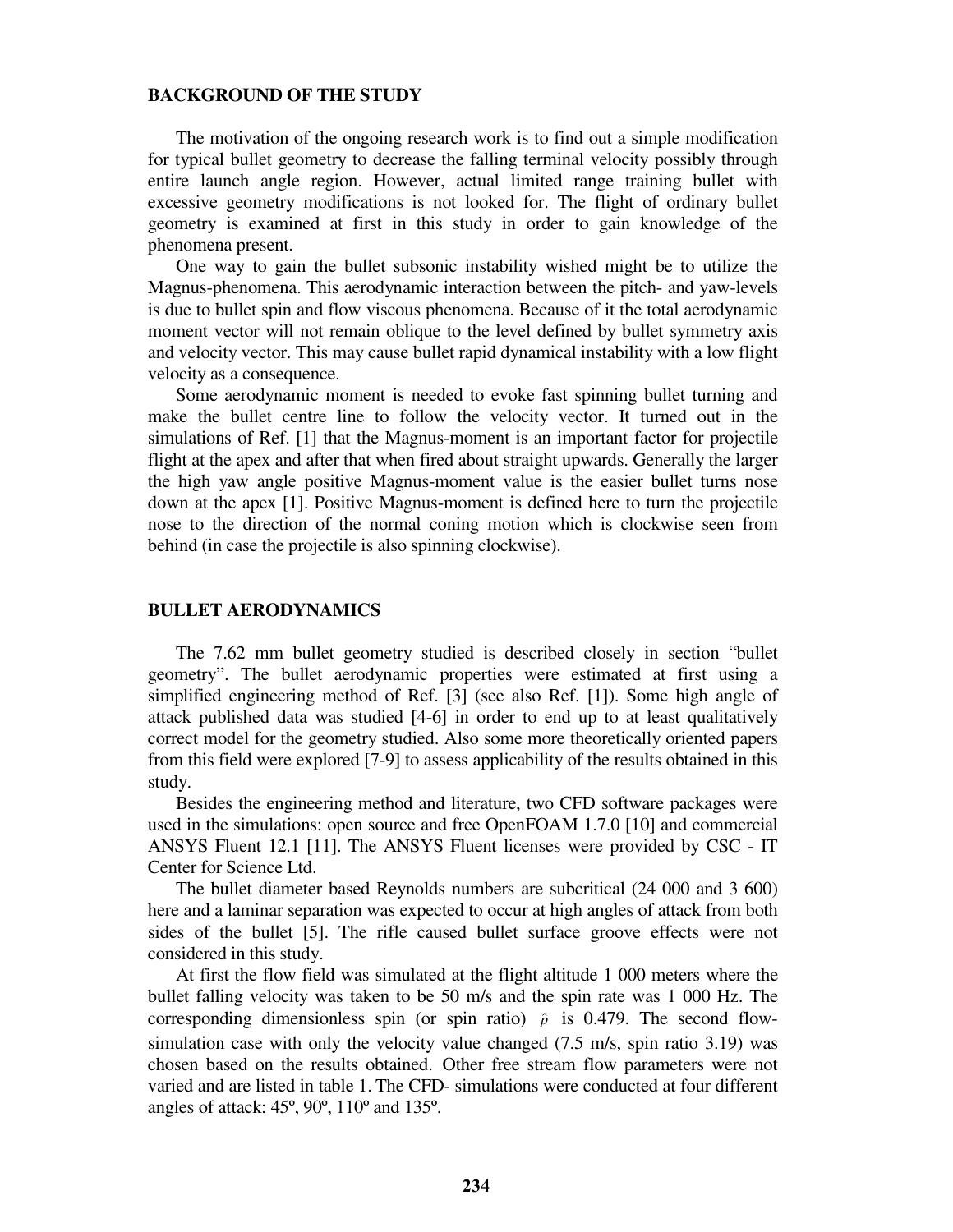| <b>Characteristics</b>   | Value                    | <b>Characteristics</b> | Value                          |
|--------------------------|--------------------------|------------------------|--------------------------------|
| Velocity, V              | $50 \text{ m/s}$         | Reference length, d    | $7.62 \cdot 10 - 3 \text{ m}$  |
| Pressure, $p$            | 89 875 Pa                | Reference area, S      | $4.56 \cdot 10 - 5 \text{ m2}$ |
| Density, $\rho$          | $1.1116 \text{ kg/m}$    | Reynolds number, $Red$ | 24 000 and 3 600               |
| Dynamic viscosity, $\mu$ | $17.58 \cdot 10-6$ kg/ms | Spin rate              | $6283$ rad/s                   |
| Temperature, $T$         | 281.65 K                 |                        | $(1\ 000\ \text{rps})$         |

TABLE I. FREE-STREAM FLOW PARAMETERS AND REFERENCE DIMENSIONS.

The free stream flow velocity is strictly subsonic and incompressible  $(Ma = 0.15)$ and *Ma* = 0.0225). Incompressible pressure-based flow solvers were used in OpenFOAM, but density-based compressible flow solver was used in Fluent.

The same computational grid (see Figure 1) was used with both OpenFOAM and ANSYS Fluent.



Figure 1. The computational grid near the 7.62 mm bullet surface. The grid extends approximately 0.6 meters to all directions.

The flow-field obtained at the end of the transient simulation at the yaw angle 135º is depicted in Figure 2. Figure illustrates streamlines near the bullet body making the flow separation line discernible. The line is obscure near the bullet base where the flow is fluctuating periodically.

The Magnus-moment coefficient time history obtained at angle of attack 135º is depicted in Figure 3. The bullet velocity is 50 m/s and the result is given in the CFDcoordinate system with positive direction "nose to left" (looking forward from the back of the bullet). The coefficient is seen to oscillate at frequencies between 1 000 - 1 500 Hz.

The average mean flow oscillation frequency value is approximately 1 250 Hz. The corresponding wake instability Strouhal  $(St = fd/V)$  number is 0.19 which is the typical value for a cylinder in the Reynolds number region from 300 at least up to about 200 000.

The large-scale flow time-dependent behavior at high angles of attack (i.e. Von Karman vortex -street) is now believed to be captured properly enough with the simulation approach used.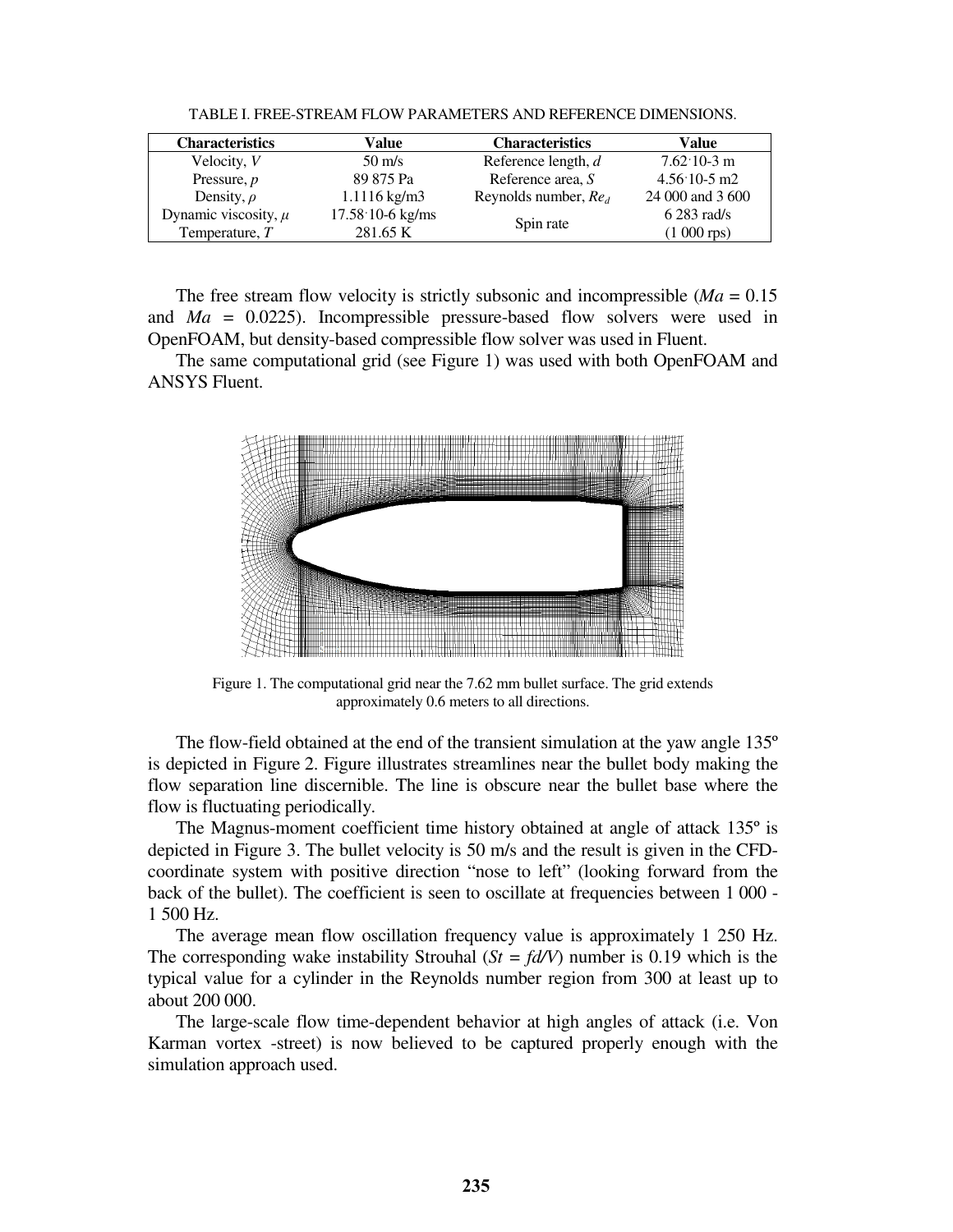

Figure 2. Streamlines near the bullet body at the yaw angle  $135^{\circ}$  (*V*=50 m/s and  $\hat{p}$  =0.479).



Figure 3. The 7.62 mm projectile Yaw moment coefficient  $C<sub>n</sub>$  versus time ( $V=50$  m/s and  $\hat{p} = 0.479$ ) at 135° angles of attack.

The Strouhal number was used to estimate the flow velocity for some possible bullet/flow resonance to appear (at about 170 - 180 Hz based on the bullet Eigenvalues solved). The velocity 7.5 m/s was chosen for the second phase flow simulations. The Fluent-based Magnus-moment coefficient oscillation frequency obtained at the yaw angles 90º and 135º was about 200 Hz (at 7.5 m/s) and the resonance is supposed to be possible at small flight velocities.

#### **Aerodynamic Model**

The only aerodynamic coefficient of the model discussed in this chapter is the Magnus-moment coefficient. The bullet aerodynamic model is given as schematic closed-form formulas in Appendix A to facilitate easy repetition of simulations.

The steady Magnus-moment coefficient  $C_n$  (at  $\hat{p} = 1$ ) model used in the trajectory simulations at small velocities is depicted in Figure 4 as a function of yaw angle. The moment coefficient is given in the coordinate system used in the trajectory simulations (positive nose to right about the mass center). The overall behavior is based on the engineering method results, literature and CFD.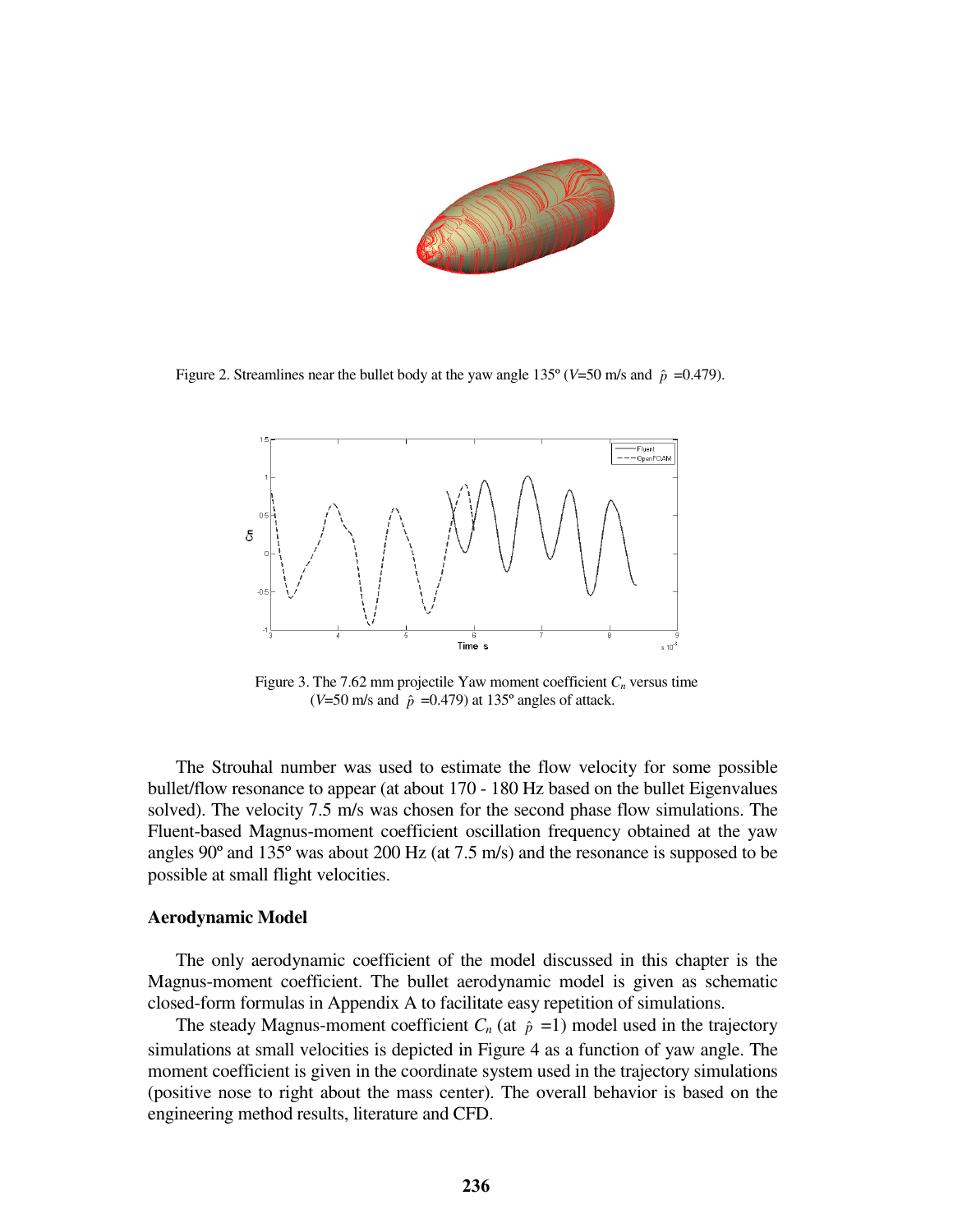

Figure 4. The 7.62 mm projectile Magnus-moment coefficient  $C_n f(\alpha)$ -model used in the trajectory simulations ( $\hat{p}$  =1). The high velocity moment behavior is similar without the reverse effect at small yaw angles. The moment coefficient value depends linearly on the dimensionless spin value.

Experimentally obtained and CFD-based results published show negative Magnusmoment coefficient values at small angles of attack at subsonic and transonic region (see Fig 4 at left, the phenomena is included based on [12][13], not simulated in this study).

The Magnus-moment coefficient sinusoidal oscillation amplitude was in the trajectory simulations made to depend on the yaw angle only. The oscillation values used were  $\pm 0$  (60°),  $\pm 0.3$  (90°),  $\pm 0.3$  (110°),  $\pm 0.6$  (135°) and  $\pm 0$  ( $\alpha > 175$ °, unknown, not simulated). The coefficient oscillation frequency applied was 175 Hz in the velocity region 0…10 m/s near the apex.

# **BULLET GEOMETRY**

The trajectory simulations were carried out to 7.62 mm 9.5 g generic bullet which was fired upwards with initial velocity 850 m/s. The bullet data is given in Table 2 and the geometry schematics is shown in Figure 5. The weapon rifle makes one spin while the bullet travels 304.8 mm (12 inches) resulting to the initial spin value 3 150 rounds/s.

| <b>Characteristics</b>       | Value                                       |
|------------------------------|---------------------------------------------|
| Diameter, $d$                | $7.62$ mm                                   |
| Weight, $m$                  | 9.5 g                                       |
| Length, $l$                  | $28 \text{ mm}$                             |
| Center of gravity (CG)       | 17 mm (from the nose)                       |
| Nose length, $l_n$           | $14 \text{ mm}$                             |
| Moment of inertia, $I_x$     | $6.10^{-8}$ kgm <sup>2</sup> (longitudinal) |
| Moment of inertia, $I_v=I_z$ | $4.10^{7}$ kgm <sup>2</sup> (transverse)    |

TABLE II. PHYSICAL AND GEOMETRICAL DATA USED FOR THE 7.62 MM BULLET.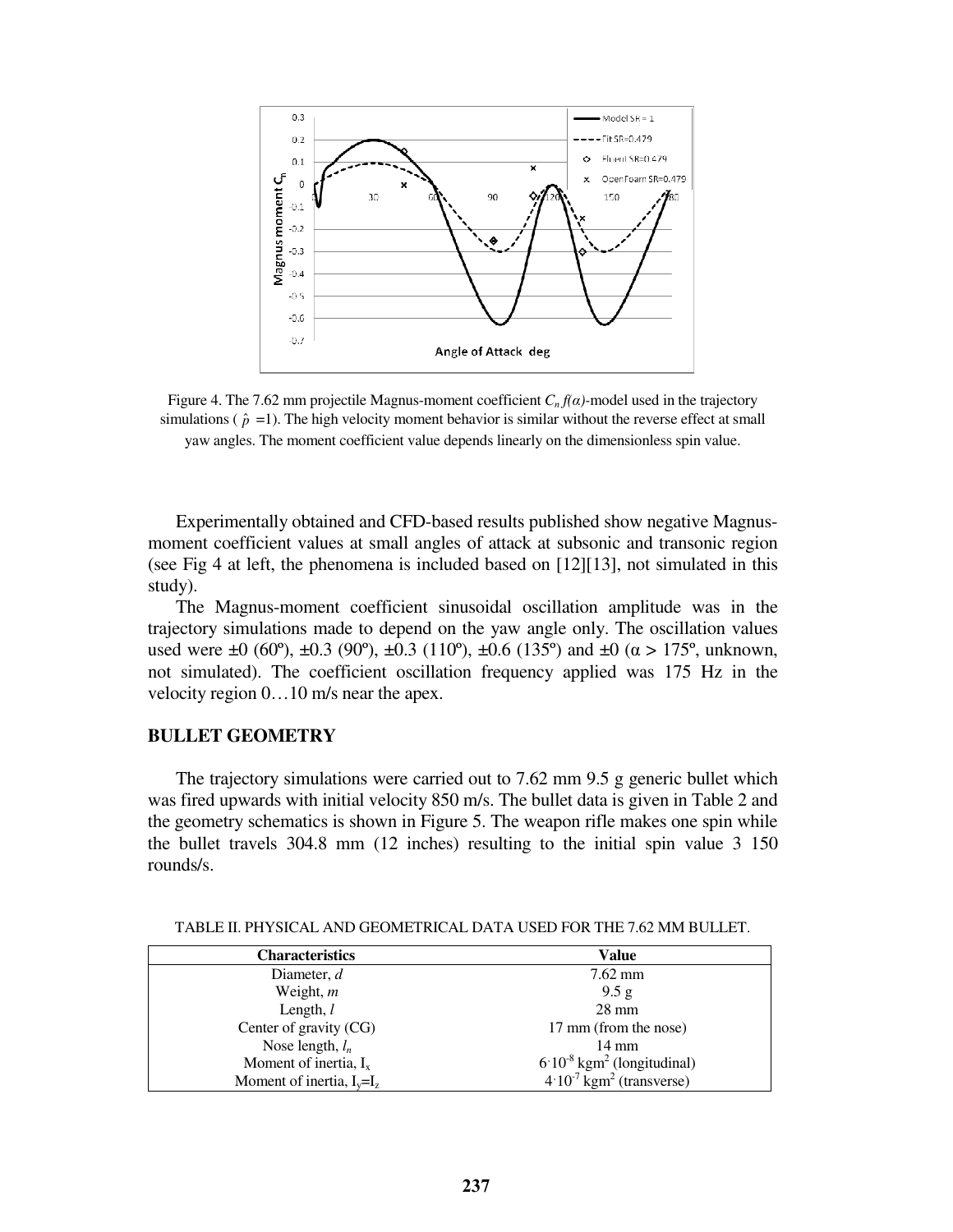

Figure 5. The 7.62 mm bullet geometry studied.

## **TRAJECTORY SIMULATION MODEL**

Two different 6-dof simulation codes were written in order to simulate the bullet flight. The mathematical model needed to accurately enough capture the phenomena is described in many text books (see for example Ref. [14]).

The projectile body-fixed and earth-fixed coordinate systems used are depicted in Fig 6. The projectile body-fixed coordinate system was defined in two different ways (spinning and non-spinning) in two separate simulation codes used. The trajectories were integrated numerically (RK4) and the atmosphere model used was the ISO standard one.

The bullet natural oscillation modes were also solved during the flight path evaluation (see also [16]). The analysis was carried out to find out the possible resonance phenomenon of the bullet and flow. The bullet fast mode natural frequency was found to be about 170-180 Hz near the apex. The result is nearby the very small flight velocity CFD-based mean flow Von Karman vortex -street oscillation obtained. Some oscillatory coupling was then expected to appear there either at the end of ascending or at the beginning descending flight part. In the present paper it is assumed that the bullet/flow time-dependent interactions are buffeting type phenomena without bullet response caused effects on the flow.



Figure 6. The coordinate systems used. The positive moments and angular velocities are also depicted. The total angle of attack  $\alpha$  is the angle between the  $x_b$ -axis and the velocity vector *V*.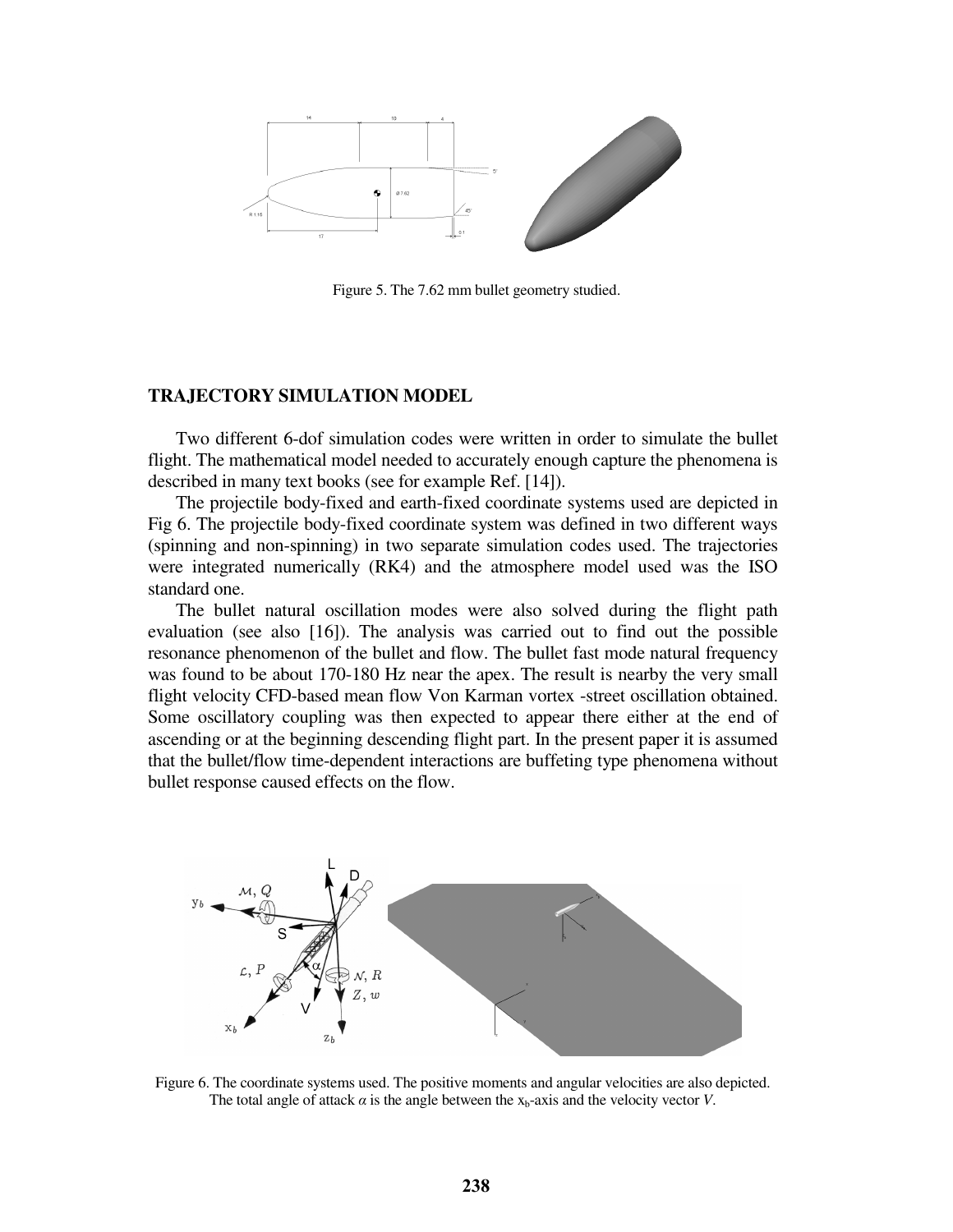#### **TRAJECTORY COMPUTATION RESULTS AND DISCUSSION**

The bullet turning nose down takes place up to about launch angle 80º. The aerodynamic model time-dependencies studied had no effect on the largest bullet nose-down turning launch angle value since no matching of the natural frequencies (flow/bullet) occurred.



Figure 7. The bullet terminal velocity versus launch angle.

The simulated bullet terminal velocities (TV) are depicted in Figure 7 as a function of launch elevation angle. The launch angle zone shown is the one where the most interesting phenomena were believed to occur in this study. The trajectory apex is at about 3 000 meters altitude in the region.

The terminal velocities obtained were 100…135 m/s in the launch angle region 15º…80º respectively. However, at this point of research work the Magnus-effects for the nose first falling bullet are probably not modeled adequately and this is a subject of further studies. At higher launch angles the bullet lands either base first with velocity approx. 85 m/s or more or less sideways with lower velocity (min. value obtained about 40 m/s).

After failing to turn with the velocity vector (at launch angles above 80º) the bullet ends up to fall at about yaw angle 180º. The bullet descending part in-flight behavior is determined ia by disturbances present and the Magnus-moment coefficient slope  $f(\alpha)$  at and near the yaw angle 180°. The slope in this study is now determined by the fit used for Magnus-moment and is somewhat uncertain (see Fig 4). The slope value obviously depends on bullet design details.

The bullet is unstable with the coefficient slope like depicted in Fig 4. At some point of falling the bullet will start tumbling over. However, it will remain to make coning motion around yaw angle 133 at the steepest coefficient negative slope value (see Fig 4) and the landing speed will be only about 40 m/s.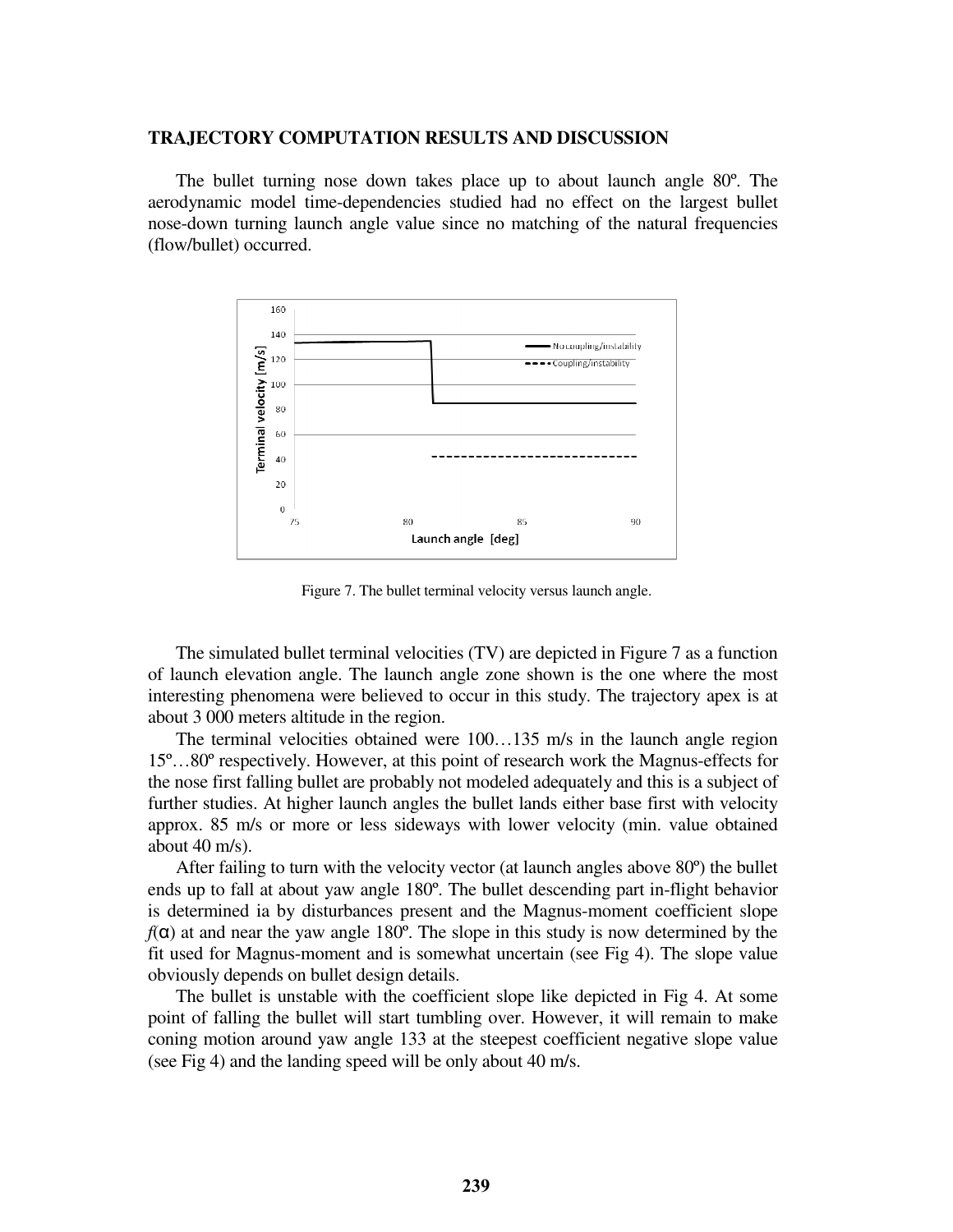Small or zero slope value at yaw angle 180º makes the base first falling bullet flight stable and oscillations are damped at the end of the trajectory despite some disturbances present. The landing velocity is approximately 85 m/s.

If the slope value is moderate only minor instability occurs and the bullet will land base first with high speed 85 m/s. However, for example the coupling resonance detected (ie buffeting) around the apex may evoke the fast mode oscillation which in this case leads later to large oscillations and retarded landing velocities.

The resonance does not take place below launch angle value 86º due to the bullet high velocity at the apex (flow frequency too high) and at launch angle 90º due to the aerodynamic model used (no flow oscillations present). The possible bullet/flow frequency matching time window (bullet velocity  $< 10$  m/s) is order of 1 s around the apex and the flow oscillation (ie the Magnus-moment coefficient oscillation here) was in the simulations made to take place inside that frame. In the example of coupling at the launch angle 86º the matching was made to occur in time zone 19.9…20.0 s (lasting only 0.1 s). The bullet angle of attack is there about 90º and the flight velocity approximately 9 m/s. Figure 8 illustrates the bullet transversal angular velocity time history with and without body/flow matching frequencies. The non-matching case with 10 % increased flow frequency is at the top of Figure.

The matching frequencies caused coupling phenomenon introduces energy to the system studied at the unstable frequency (the fast mode here). The oscillation velocity is seen to be evoked shortly after the apex (Fig 8, below).



Figure 8. The bullet lateral angular velocities as a function of time.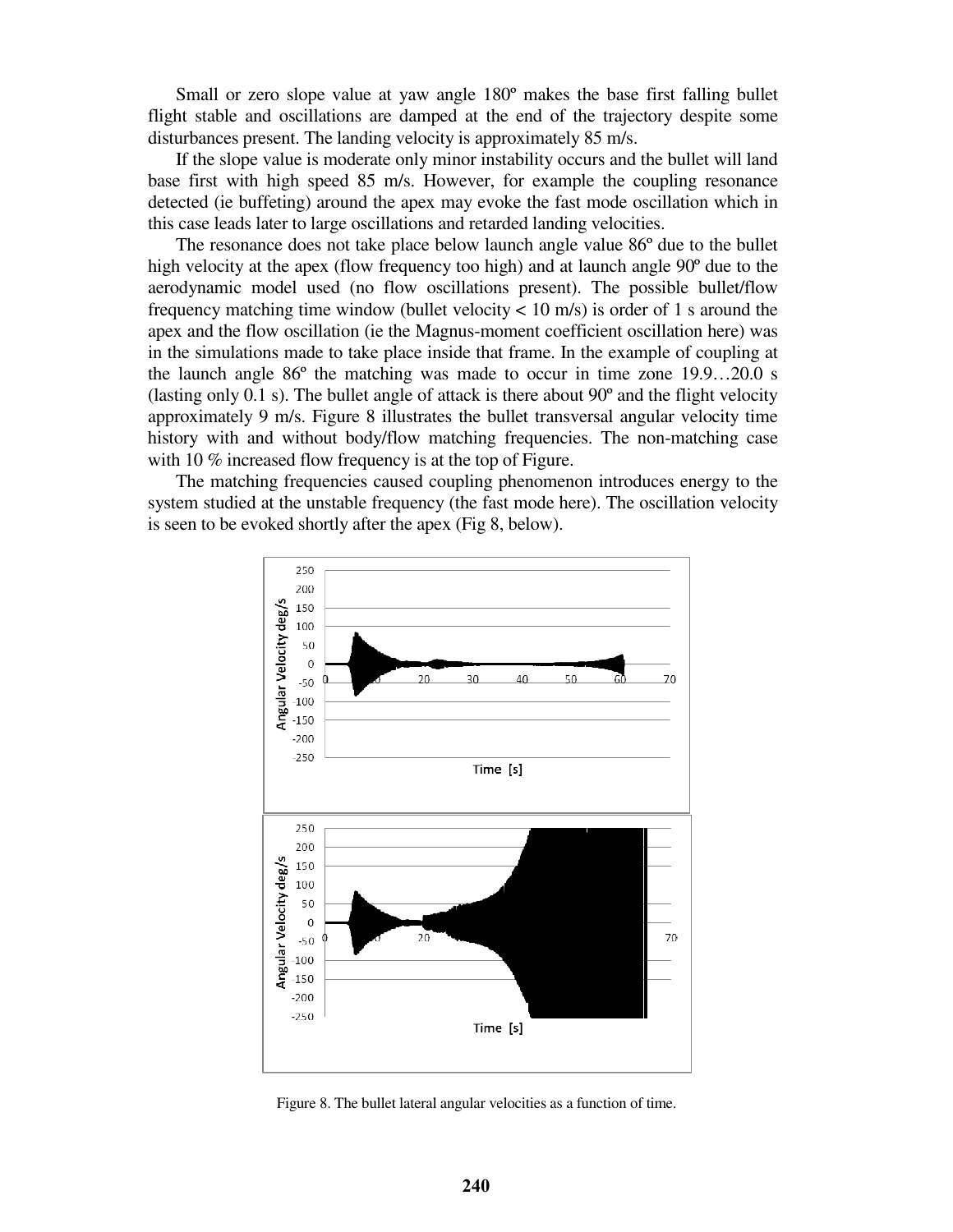

Figure 9. The bullet total angle of attack as a function of flight time with the initial trajectory launch angle 86º (with and without resonance present).

The bullet angle of attack time histories are depicted in Fig. 9. The large coning motion is seen to increase at the end of the flight in case of bullet/flow resonance near apex. The bullet will again remain to make coning motion around yaw angle 133 at the steepest Magnus-moment coefficient negative slope value (see Fig 4) and the landing speed will be only about 40 m/s.

#### **Bullet Terminal Velocity Effect**

At launch angles  $\leq 80^{\circ}$  the nose down landing bullet seems to possess at least the estimated minimum lethal energy 40 J [16] after falling down from the altitude of about 3 km. The energy 40 J corresponds now to Terminal Velocity (TV) of about 92 m/s (see also [17]).

At very large launch angles over 80º the skull penetrating speed 60 m/s [17] is clearly exceeded without velocity retarding resonance or instability present.

# **CONCLUSIONS**

The computational study undertaken shows, that the generic military bullet terminal velocities are  $100...135$  m/s (max  $\sim$  485 km/h  $\sim$  300 mph) if the launch angle is 15º…80º. The bullet angle of attack remains clearly below 90º and the bullet flies "nose first" all the time in this region. However, the small launch angle region was not studied much in this paper and the terminal velocities/velocity reduction of nose down falling bullets is a subject of further studies.

In the launch angle region of 80º…90º the bullet basically lands the base first. The terminal velocity might vary between values 40…85 m/s. The result depends on possible Magnus-moment caused bullet instability or the bullet/flow resonance. The buffeting-like phenomenon described is new to the authors of the current paper at this particular context. However, the flow time-dependent phenomena detected were found out to have negligible effect on flight without matching of the natural frequencies (flow/bullet).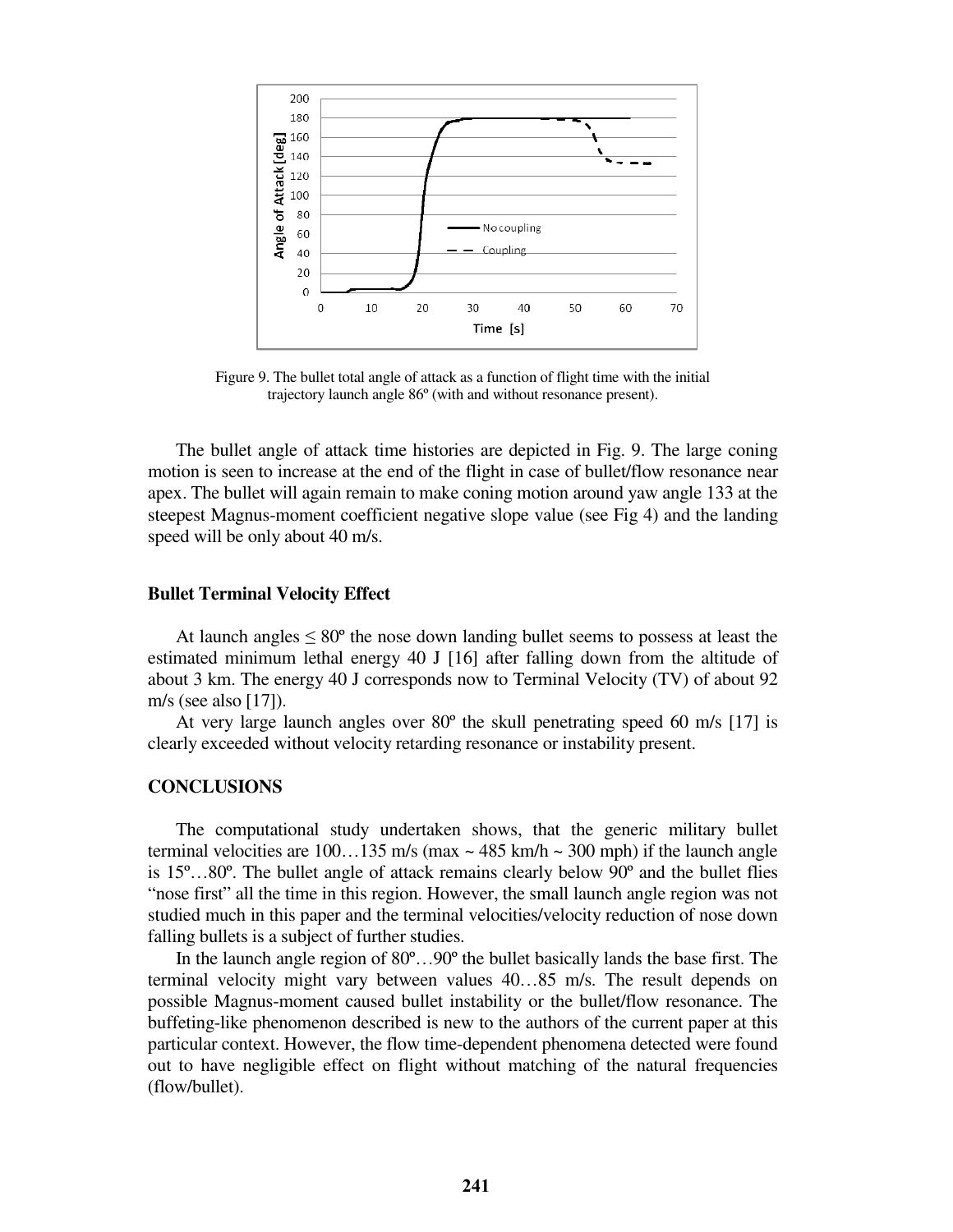Experimental result found for an upwards fired 7.62 mm bullet terminal velocity is about 90 m/s, which is near to the base first landing case simulated result. The typical terminal velocities given in literature for spent bullets are from 300 fps to 600 fps (90...180 m/s) [17].

In many simulated cases through the launch angle region the bullet possessed the estimated minimum lethal energy 40 J at the end of trajectory. The skull penetrating speed 60 m/s was mostly clearly exceeded. A preliminary value for shooter-centered danger zone diameter obtained was found out to be approximately 8 km.

# **NOMENCLATURE**

| $A =$              | axial force                                                                            |
|--------------------|----------------------------------------------------------------------------------------|
| $a =$              | speed of sound                                                                         |
| $C_A =$            | axial force coefficient $A/qS$                                                         |
| $C_D =$            | drag coefficient $D/qS$                                                                |
| $C_{D_0}$ =        | zero yaw drag coefficient                                                              |
| $C_L =$            | lift force coefficient $L/qS$                                                          |
| $C_l =$            | rolling moment coefficient $\mathcal{L}/qSd$                                           |
| $C_{l_p}$ =        | spin damping moment coefficient $\partial c_i / \partial \left( \frac{pd}{2V} \right)$ |
| $C_m =$            | overturning (pitch) moment coefficient $M/qSd$                                         |
| $C_{m_q} =$        | pitch damping moment coefficient $\frac{\partial C_m}{\partial \phi}$                  |
| $C_n =$            | Yawing moment coefficient $N/qSd$                                                      |
| $C_{n_p}$ =        | Magnus-moment coefficient $C_n/(pd/2V)$                                                |
| $C_N =$            | normal force coefficient $N/qS$                                                        |
| $C_{N_{\alpha}} =$ | normal force coefficient slope $\partial c_N/\partial \alpha$                          |
| $C_Y =$            | side force coefficient $Y/qS$                                                          |
| $C_{Y_p}$ =        | Magnus-force coefficient                                                               |
| $CG =$             | center of gravity                                                                      |
| $D =$              | drag                                                                                   |
| $d =$              | projectile diameter                                                                    |
| $f =$              | frequency                                                                              |
| $I_x =$            | inertia moment, longitudinal                                                           |
| $I_{y}, I_{z} =$   | inertia moment, transverse                                                             |
| $L =$              | lift force                                                                             |
| $\mathcal{L} =$    | rolling moment                                                                         |
| $l =$              | length                                                                                 |
| $M =$              | overturning moment, pitching moment                                                    |
| $Ma =$             | Mach number                                                                            |
| $N =$              | normal force, Magnus (yawing) moment                                                   |
| $p =$              | projectile spin rate                                                                   |
| $\hat{p} =$        | dimensionless spin or spin ratio $pd/2V$                                               |
| $Q =$              | angular velocity                                                                       |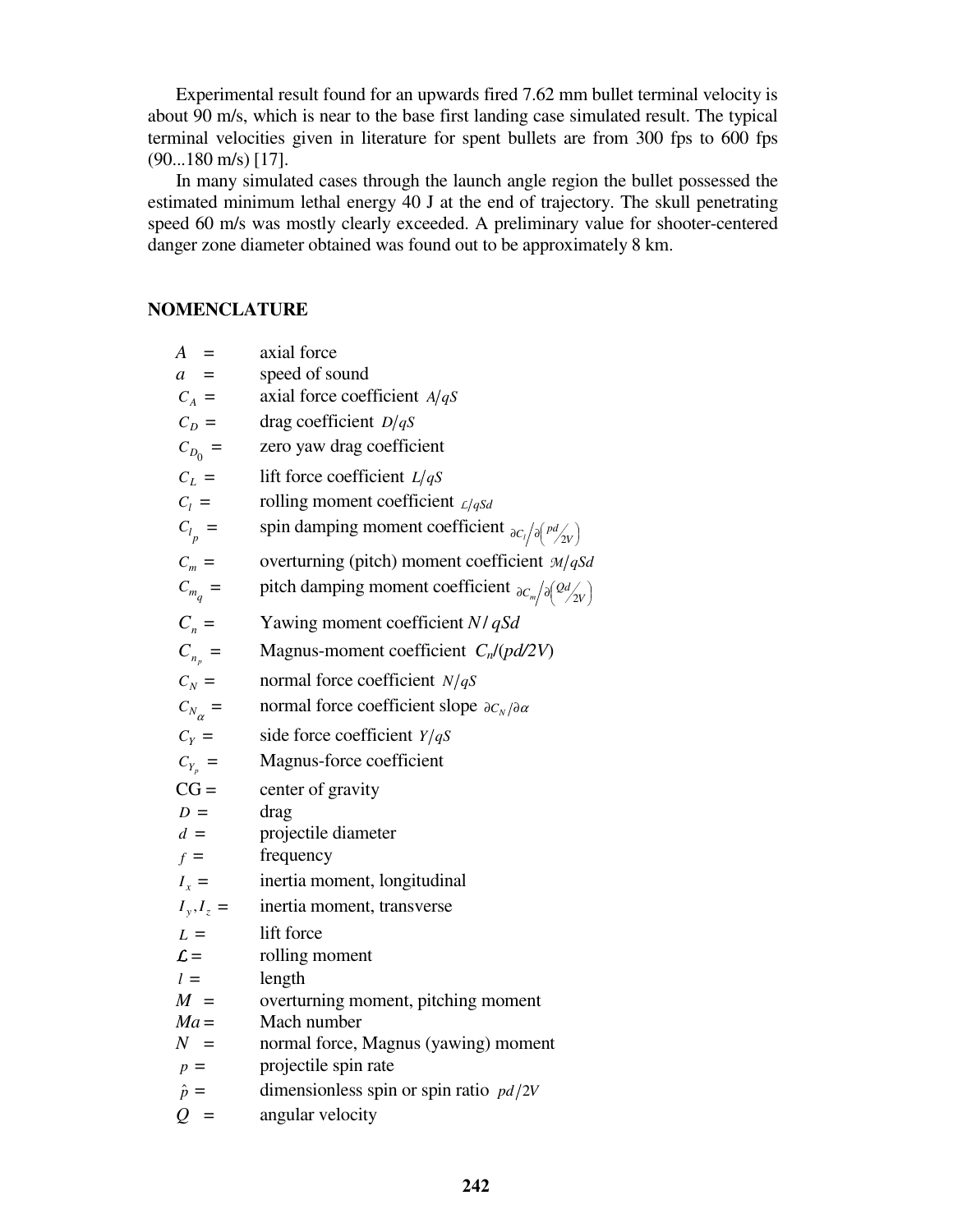- $q =$  kinetic pressure  $(1/2)\rho V^2$
- *Red* = Reynolds number ρ*Vd/*µ
- $S = \csc s \sec t$  area (reference area)  $\pi d^2/4$
- *St* = Strouhal number *fd/V*
- *T* = temperature
- $TV =$  terminal Velocity
- $V =$  velocity
- $Y =$  side force
- $\alpha$  = angle of attack, total angle of attack, yaw angle
- $\rho = \arctan \theta$
- $\mu$  = dynamic viscosity

# **REFERENCES**

- 1. Sailaranta, T., Pankkonen A. and Siltavuori, A., 2011, "Upwards Fired Bullet Turning at the Trajectory Apex", Applied Mathematical Sciences, pp. 1245–1262, 5(25), Hikari Ltd.
- 2. Sailaranta, T., Hokkanen, J. and Siltavuori, A., 2011, "Terminal Velocity and Turning of Upwards Fired Bullet", Unpublished memorandum.
- 3. Sailaranta, T. and Siltavuori, A., 2008, AeroFi Technical report, HUT Laboratory of Aerodynamics, report T-255 (unpublished).
- 4. USAF Stability and Control DATCOM. Flight Control Division, Air Force Flight Dynamics Laboratory. Wright-Patterson Air Force Base, Revised edition, 1978.
- 5. Moore, F. G., 2000, Approximate Methods for Weapon Aerodynamics, Progress in Astronautics and Aeronautics Series, AIAA, 186.
- 6. Yoshinaga, T., Inoue, K. and Tate, A., 1984, "Determination of the Pitching Characteristics of Tumbling Bodies by the Free Rotation Method", Journal of Spacecraft and Rockets, AIAA; 21(1,), pp. 21–28.
- 7. Young, M.E. and Ooi, A., 2007, "Comparative Assessment of LES and URANS for Flow over a Cylinder at a Reynolds Number of 3900". Proceedings of the 16th Australasian Fluid Mechanics Conference, School of Engineering, The University of Queensland, pp. 1063–1070, Australia.
- 8. Elmigilui, A., Abdol-Hamid K. S., Massey, S. J. and Pao, P. S., 2010, "Numerical Study of Flow past Circular Cylinder using Hybrid Turbulence Formulations", Journal of Aircraft, AIAA, 47(2), DOI: 10.2514/1.18765.
- 9. Sakamoto, H. and Haniu, H., 1990, "A Study on Vortex Shedding From Spheres in a Uniform Flow", Journal of Fluids Engineering, ASME, 112, pp. 386–392.
- 10. OpenFOAM 1.7.0, http://www.openfoam.com/
- 11. ANSYS Fluent 12.1, http://www.ansys.com/
- 12. Doraiswamy, S. and Candler, G.V., 2008, "Detached Eddy Simulations and Reynolds-averaged Navier-Stokes Calculations of a Spinning Projectile", Journal of Spacecraft and Rockets, AIAA, 45(5), pp. 935–945, DOI: 10.2514/1.31935.
- 13. Silton, S. I., 2005, "Navier-Stokes Computations for a Spinning Projectile from Subsonic to Supersonic Speeds", Journal of Spacecraft and Rockets, AIAA, 42(2), AIAA.
- 14. Zipfel, P. H., 2000, Modeling and Simulation of Aerospace Vehicle Dynamics, AIAA Education Series.
- 15. Sailaranta, T., Siltavuori, A., Laine S. and Fagerström, B., 2002, "On projectile Stability and Firing Accuracy". 20th International Symposium on Ballistics, NDIA.
- 16. Hokkanen, J., 2011, Putoavan luodin lentomekaniikka ja iskuvaikutukset (A falling bullet flight mechanics and shock effects), Bachelor`s Thesis, Aalto University, (in Finnish).
- 17. Shuker, Sabri T., Sadda, Raid, Craniomaxillofacial Falling Bullet Injuries and Management, Journal of Oral and Maxillofacial Surgery, Volume 68, Issue 7, July 2010, Pages 1593–1601, DOI:10.1016/j.joms.2009.06.039.